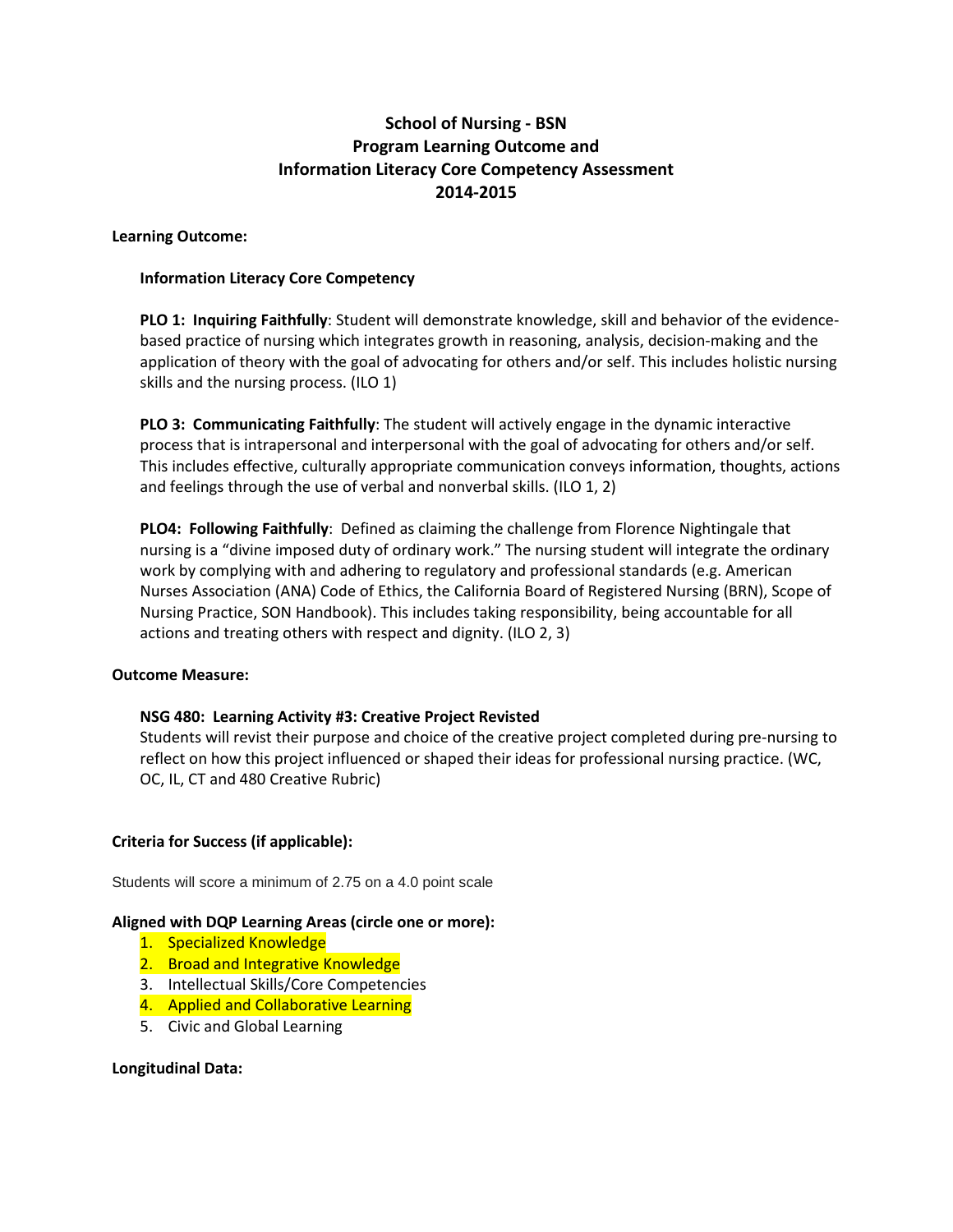### **Information Literacy Value Rubric - Average Student Scores:**

|                |                  |    | <b>Determine</b><br>extent of<br>information | <b>Evaluate</b><br><i>information</i><br><b>Access the</b><br>needed<br>and its sources |            | <b>Use</b><br>information | <b>Access and use</b><br>information<br>ethically and |       |
|----------------|------------------|----|----------------------------------------------|-----------------------------------------------------------------------------------------|------------|---------------------------|-------------------------------------------------------|-------|
| Course         | <b>Semester</b>  | N  | needed                                       | <b>information</b>                                                                      | critically | effectively               | legally                                               | Total |
| <b>NSG 480</b> | <b>Fall 2014</b> | 33 | 3.45                                         | 3.48                                                                                    | 3.79       | 3.70                      | 3.85                                                  | 3.65  |

# **Conclusions Drawn from Data:**

Students are meeting established benchmarks for both AAC & U rubric. Current methods of teaching/learning are providing adequate means to measure.

### **Changes to be Made Based on Data:**

Continue to monitor.

**Rubric Used:** AAC&U Information Literacy Value Rubric